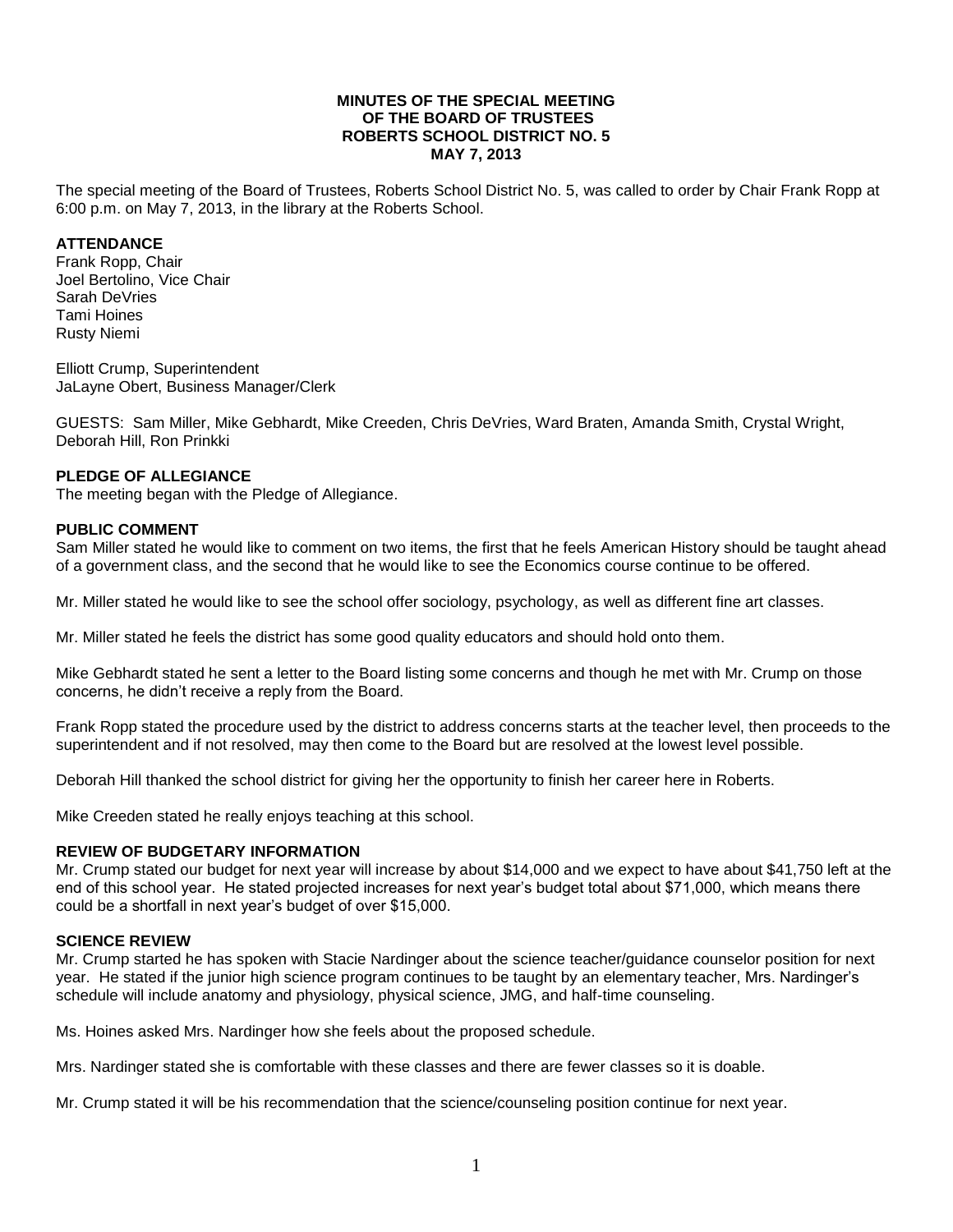## **COURSE OFFERINGS**

Mr. Crump presented a graph of the enrollment at Roberts School from 2005 with 152 students to 2013 with an anticipated 105 students. He stated there have been some major decreases and the problem becomes how to offset the low numbers and still maintain educational opportunities for students.

Mr. Crump stated one way to address the program is to reduce the number of course offerings. He stated reducing the number of Ag-Ed offerings at the high school level would save about \$2500 and reducing the additional prep time for the music program would result in about the same amount of savings.

Mrs. Nardinger stated there would be some cost for paying the stipends for FFA and pep band since the extra prep time would be taken away. Mr. Crump stated he figured that cost in with the savings.

Mr. Crump stated the social studies program was changed three years ago to offer courses every other year. He stated next year we are scheduled to offer Montana History, U.S. History, and geography and if we offer more than one section of each course, there will be very small numbers in each class. He stated he isn't ready to recommend rotating classes in math and English because those courses are sequential.

Mr., Ropp asked what the savings would be from reducing social studies to three courses and one prep. Mr. Crump stated it would be about \$18,500 next year.

Sam Miller stated there would be no offerings of sociology, psychology, or economics next year.

Mrs. Nardinger stated sociology and psychology are both offered through the Montana Digital Academy and one of them is offered for dual credit.

Mr. Crump stated making reductions in other subject areas could result in a reduction of offerings to students and he is trying to avoid that. He added any reductions need to be done in a timely manner to meet the June 1 deadline for teacher notification.

Mrs. Nardinger stated she would also like to have a schedule for students before they leave for the summer.

### **ELEMENTARY CONFIGURATION**

Mr. Crump stated our elementary configuration this year is kindergarten, one, combination two/three, combination four/five, and six. He stated if next year's first grade gets smaller, we may want to look at a kindergarten/first grade combination and separate one of the other combination classes.

Chris DeVries asked why a five/six combination isn't being considered.

Mr. Crump stated the six grade students would then have the same teacher for three years.

Crystal Wright stated it has also worked well to have the sixth grade by themselves to start preparing them for junior high.

Ms. Hoines asked if the elementary teachers have been consulted about the alignment.

Mrs. Hill stated she has had the children who will be in third grade next year and feels a second/third combination may be detrimental to them and would rather see a three/four combination.

Mr. Crump stated the parents of the current second graders he has spoken with prefer a two/three combination rather than a three/four combination.

Ms. Hoines stated the current first grade is a large class and the needs of those students have to be considered.

Mr. Bertolino asked how long we have to consider the alignment. Mr. Crump stated he has to know how many teachers to hire.

#### **RECESS**

Mr. Ropp called for a short recess at 7:20 p.m. and returned it to regular session at 7:25 p.m.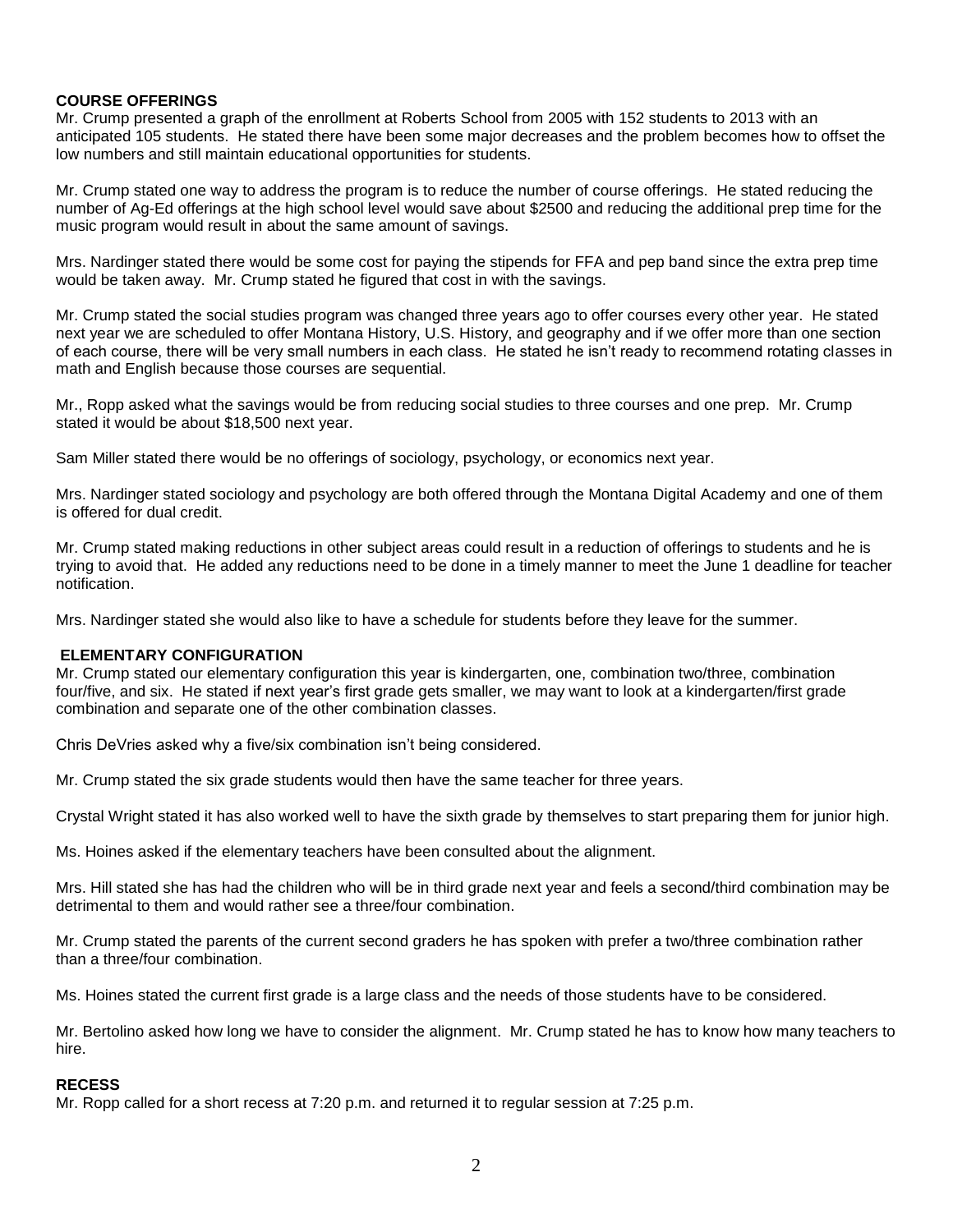## **INFORMATION REVIEW**

Julie Jones spoke to the Board about the music program.

Mr. Crump stated at this point we are looking at course offerings, not staffing. He stated he is recommending offering three social studies courses, four music courses and three high school and one junior high Ag-Ed courses. He added if the recommendation is approved then we'll need to look at staffing.

Ward Braten stated he started at Roberts at a 5/8 time position and doesn't know if it would work for him.

\_\_\_\_\_\_\_\_\_\_\_\_\_\_\_\_\_\_\_\_\_\_\_\_\_\_\_\_\_\_\_\_\_\_\_\_\_\_\_ \_\_\_\_\_\_\_\_\_\_\_\_\_\_\_\_\_\_\_\_\_\_\_\_\_\_\_\_\_\_\_\_\_\_\_\_\_\_

It was decided the Board would meet on Saturday, May 11, 2013, to make decisions on these issues.

#### **ADJOURNMENT**

Mr. Ropp adjourned the meeting at 8:45 p.m.

Board Chair **District Clerk**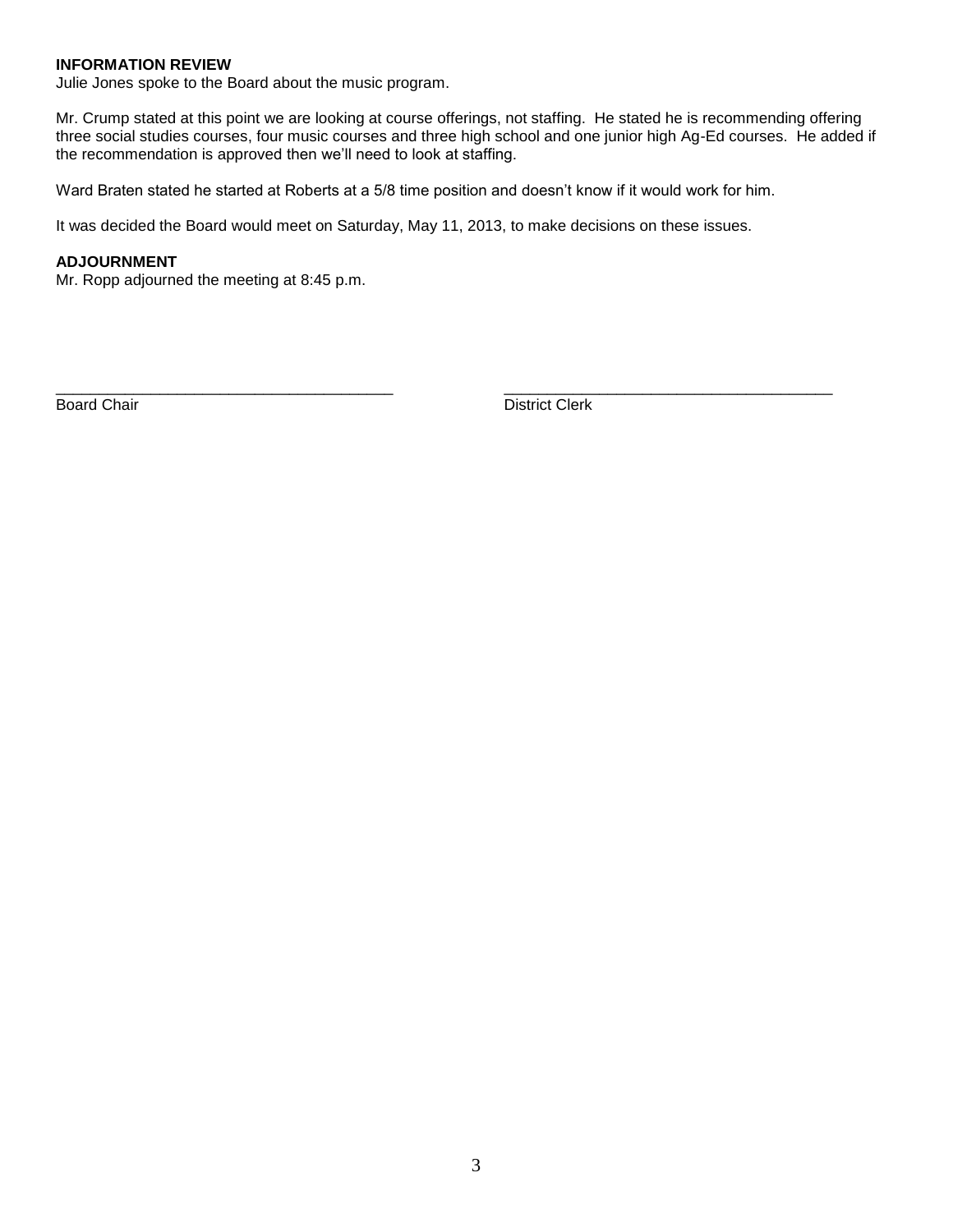### **MINUTES OF THE SPECIAL MEETING OF THE BOARD OF TRUSTEES ROBERTS SCHOOL DISTRICT NO. 5 MAY 11, 2013**

The special meeting of the Board of Trustees, Roberts School District No. 5, was called to order by Chair Frank Ropp at 9:00 a.m. on May 11, 2013, in the library at the Roberts School.

## **ATTENDANCE**

Frank Ropp, Chair Joel Bertolino, Vice Chair Sarah DeVries Tami Hoines Rusty Niemi

Elliott Crump, Superintendent JaLayne Obert, Business Manager/Clerk

GUESTS: Mike Creeden, Ward Braten

## **PLEDGE OF ALLEGIANCE**

The meeting began with the Pledge of Allegiance.

## **CERTIFIED NEGOTIATION INFORMATION**

Mr. Crump stated the people involved in negotiations with certified staff met on Wednesday, May 8, 2013. He reviewed the following requests presented by the teacher negotiators:

- 1. Granting of steps and lanes Wait to see what the budget looks like
- 2. District continues to pay for single coverage health insurance, premium increase from \$426.88 per month to \$460.20 per month – Wait to see what the budget looks like.
- 3. Proposed raise to base of 7% from \$24,900 to \$26,643 Wait to see what the budget looks like
- 4. Days of personal leave on direct deposit Is being worked on and should be able to implement by fall
- 5. Sick leave, personal leave and bereavement days Change from nine discretionary days and 2 bereavement days to ten sick, three personal, and three bereavement days per year

Mr. Crump stated we receive a deviation from the federal government when teachers miss ten or more days of school per year. He stated this year, 1/3 of our teaching staff will miss that much time, an increase from one staff member last year. He stated there would be the potential cost of \$1000 for each additional day given for substitutes and if teachers are missing four more days of school, we need to consider adding four more days to the calendar.

Sarah DeVries asked if there are guidelines on how sick leave can be used. Mr. Crump stated there are but there has been abuse with sick leave.

Mrs. DeVries stated so essentially the teachers would just have 13 days. She asked if sick leave can be banked.

Mr. Crump stated sick leave can be banked to sixty days and any discretionary days left at the end of the year goes into the sick leave bank.

- 6. Banked Sick Days Procedure for using banked sick leave be put in writing.
- 7. Maternity Leave Proposal to add two weeks maternity/paternity/adoption leave with the remaining time utilizing accrued sick leave – There would be a cost to the district for this proposal.
- 8. Professional Development Days Add five professional development days to the current seven required.

Mr. Crump stated we currently have enough people missing days and would have to add days to the calendar to accommodate this request. He stated the professional development would have to be something the administration feels is beneficial to the staff.

9. Evaluation of Staff – Evaluations to be conducted as outlined in staff handbook.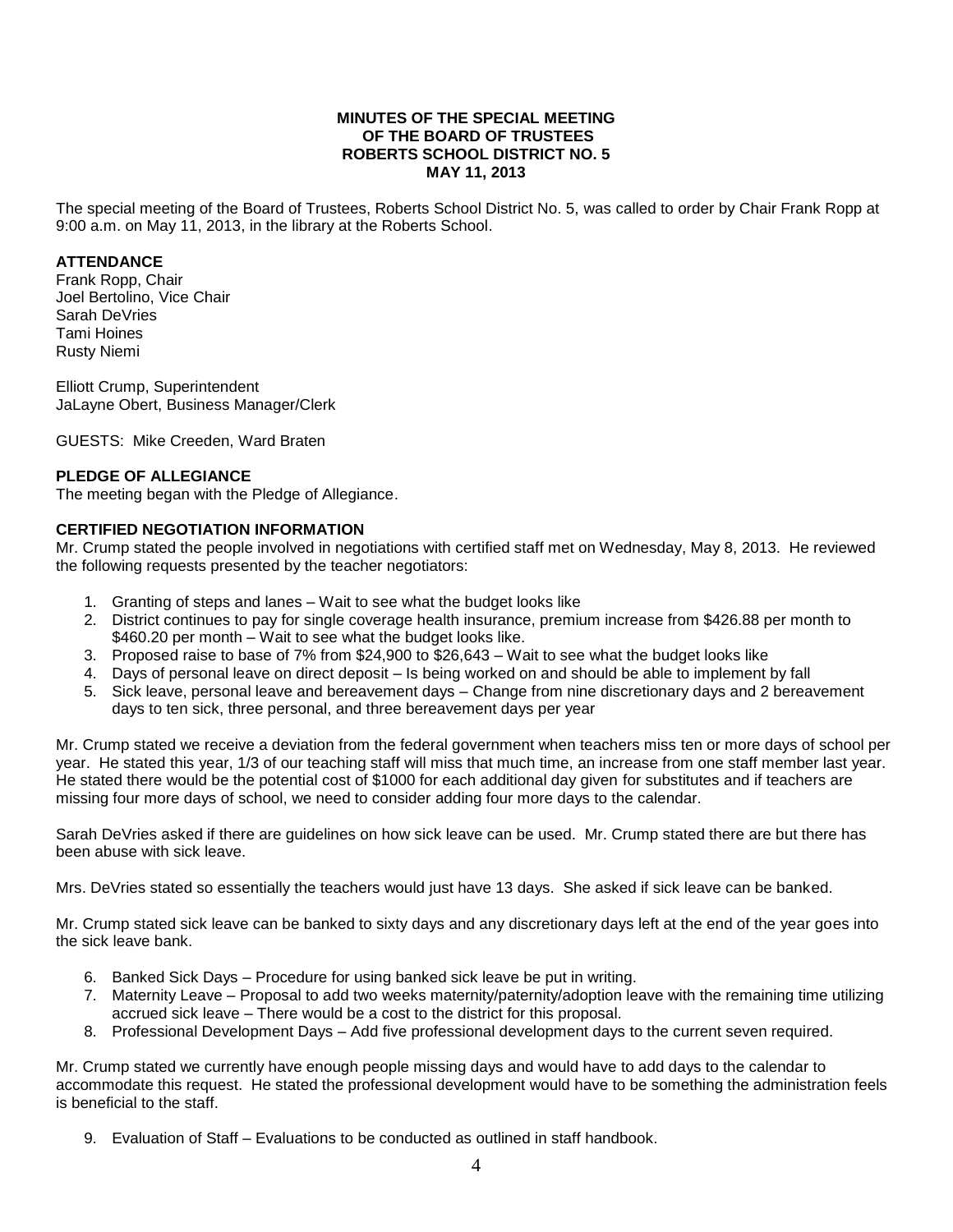Mr. Crump stated there changes coming in Chapter 55 and forms being developed for evaluation. He stated the forms we are currently using he brought from New York and we could submit those to OPI to see if they meet the new criteria.

Mr. Bertolino asked that we have our forms evaluated.

10. Equity to all teachers and consistent discipline policy aligned with staff and administration. – Teacher negotiators couldn't elaborate on this item. Mr. Crump stated he doesn't feel it belongs in negotiations.

Mr. Crump stated the district's requests include stating the school calendar will include 170 or more PI days per school year (with 7 PIR days) to end the yearly argument about hours and rounding the cents on the salary schedule to the nearest dollar.

## **COURSE OFFERINGS**

Mr. Crump stated his goal with course offerings is to make reductions without eliminating student opportunities. He stated he feels this could be done in the following areas:

Music – Reducing the music program to 5/8 time can be done without eliminating opportunities to participate in the program. He stated this year the teacher had two prep periods and there have been years there weren't enough students signed up to have choir. He stated he is recommending the music program be reduced to 5/8 time.

AgEd – Mr. Crump stated there is a possibility of limiting student opportunity by reducing this program but he feels it can be absorbed. He stated his recommendation is to reduce one (1) AgEd offering for our students.

Ward Braten stated we don't have the facilities to accommodate large classes in AgEd.

Mr. Crump asked how many students will be in FFA next year and Mr. Braten stated there will be 16 students. Mr. Crump stated there are three periods to accommodate those 16 students, less the ones that are in eighth grade.

Social Studies – Mr. Crump stated we are currently on a two-year rotation for social studies and next year classes will be 7/8 geography, Montana History for grades 9/10, and U.S. History for grades 11/12.

Mike Creeden stated he can't afford to go to a 1/2 time teaching position and suggested his position be eliminated altogether by having an elementary teacher for 7/8 geography, eliminate Montana History, and have Mr. Crump teach U.S. History for 11/12 as he is a certified history teacher. He stated his salary could then be put toward staff salary and he would be eligible for unemployment.

### **RECESS**

Mr. Ropp called for a recess at 10:00 a.m. and returned the meeting to regular session at 10:10 a.m.

### **CLASS SCHEDULE**

Mr. Crump stated his recommendation is to offer four (4) music classes in the 2013-2014 class schedule.

Motion was made by Joel Bertolino, seconded by Sarah DeVries and carried unanimously to offer four (4) music classes in the 2013-2014 class schedule. (YES—Ropp, Bertolino, DeVries, Hoines, Niemi. NO—none).

Mr. Crump recommended offering four (4) AgEd classes in the 2013-2014 class schedule.

Motion was made by Tami Hoines, seconded by Joel Bertolino and carried unanimously to offer four (4) AgEd classes in the 2013-2014 class schedule. (YES—Ropp, Bertolino, DeVries, Hoines, Niemi. NO—none).

Mr. Crump recommended offering three (3) social studies classes in the 2013-2014 schedule and look at where Montana History is taught.

Motion was made by Rusty Niemi, seconded by Sarah DeVries and carried unanimously to offer three (3) social studies classes in the 2013-2014 schedule and look into where Montana History is taught. (YES—Ropp, Bertolino, DeVries, Hoines, Niemi. NO—none).

Mr. Ropp stated the schedule is then set for the 2013-2014 school year.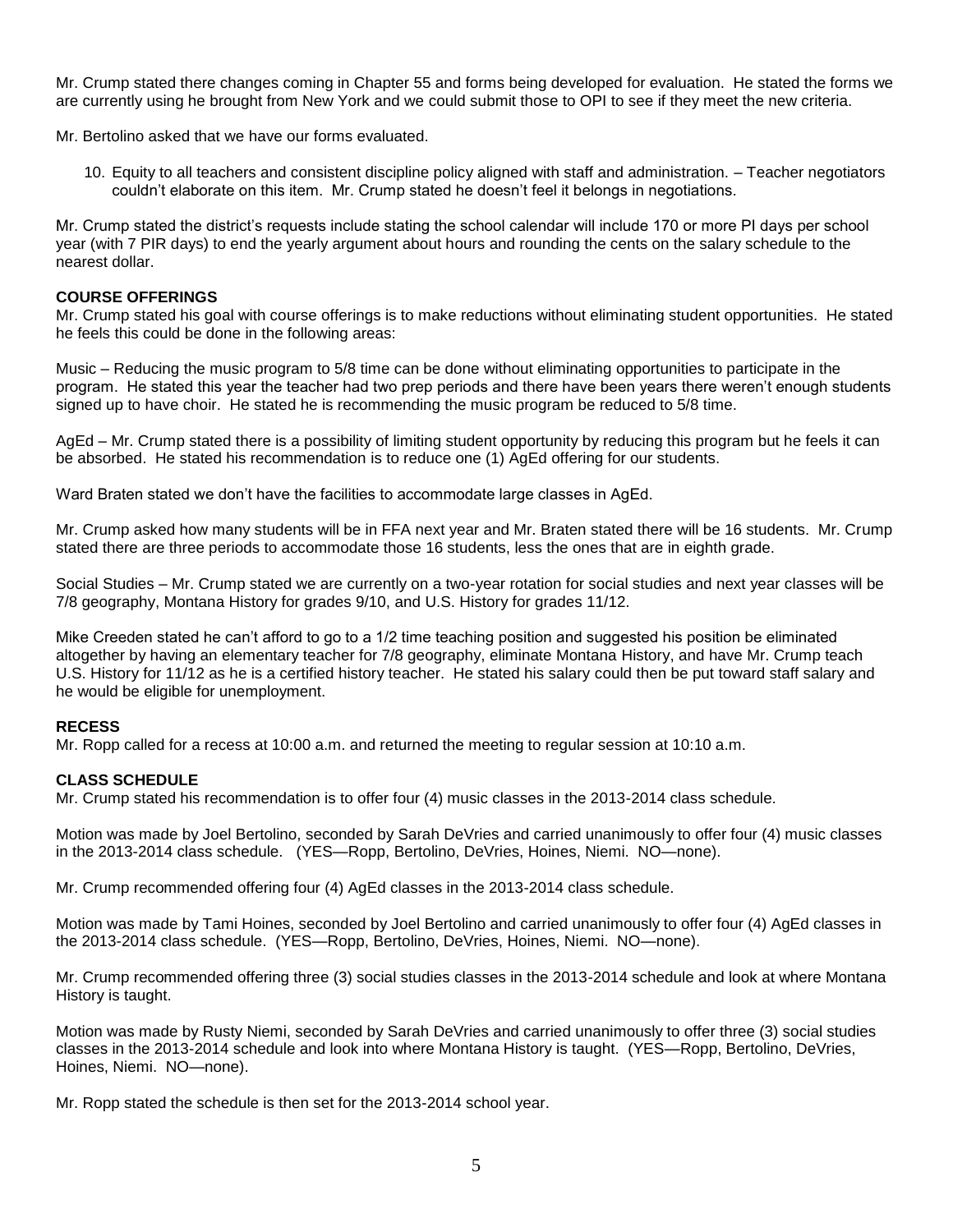## **STAFFING NEEDS**

Mr. Crump stated with the changes made in the schedule, we also need to make adjustments in our staffing needs. He recommended the Board meet with the individuals concerned to reorganize our staffing needs.

Motion was made by Sarah DeVries, seconded by Joel Bertolino and carried unanimously to schedule meetings with the individuals involved in reorganizing our staffing needs. (YES—Ropp, Bertolino, DeVries, Hoines, Niemi. NO—none).

Mr. Crump stated we need to give those staff members a window of 10 to 20 days to meet.

## **ELEMENTARY CONFIGURATION**

Mr. Crump stated his recommendation is to keep the elementary configuration the same as this year – K, 1, 2/3, 4/5, and 6.

He stated if the first grade class gets smaller, we could possibly consider a K/1 combination, which could change the other combinations.

Ms. Hoines stated she has concerns that the elementary teachers aren't totally on board with this recommendation and she would like to see more unity with their recommendation and yours.

Mr. Crump stated there are different options that can be considered but his recommendation is the configuration remain the same right now.

Motion was made by Sarah DeVries, seconded by Joel Bertolino and carried unanimously to approve the current elementary configuration with the option to revisit it again over the summer. (YES—Ropp, Bertolino, DeVries, Hoines, Niemi. NO—none).

# **ADJOURNMENT**

Mr. Ropp adjourned the meeting at 10:32 a.m.

Board Chair **District Clerk Board Chair District Clerk** 

\_\_\_\_\_\_\_\_\_\_\_\_\_\_\_\_\_\_\_\_\_\_\_\_\_\_\_\_\_\_\_\_\_\_\_\_\_\_\_ \_\_\_\_\_\_\_\_\_\_\_\_\_\_\_\_\_\_\_\_\_\_\_\_\_\_\_\_\_\_\_\_\_\_\_\_\_\_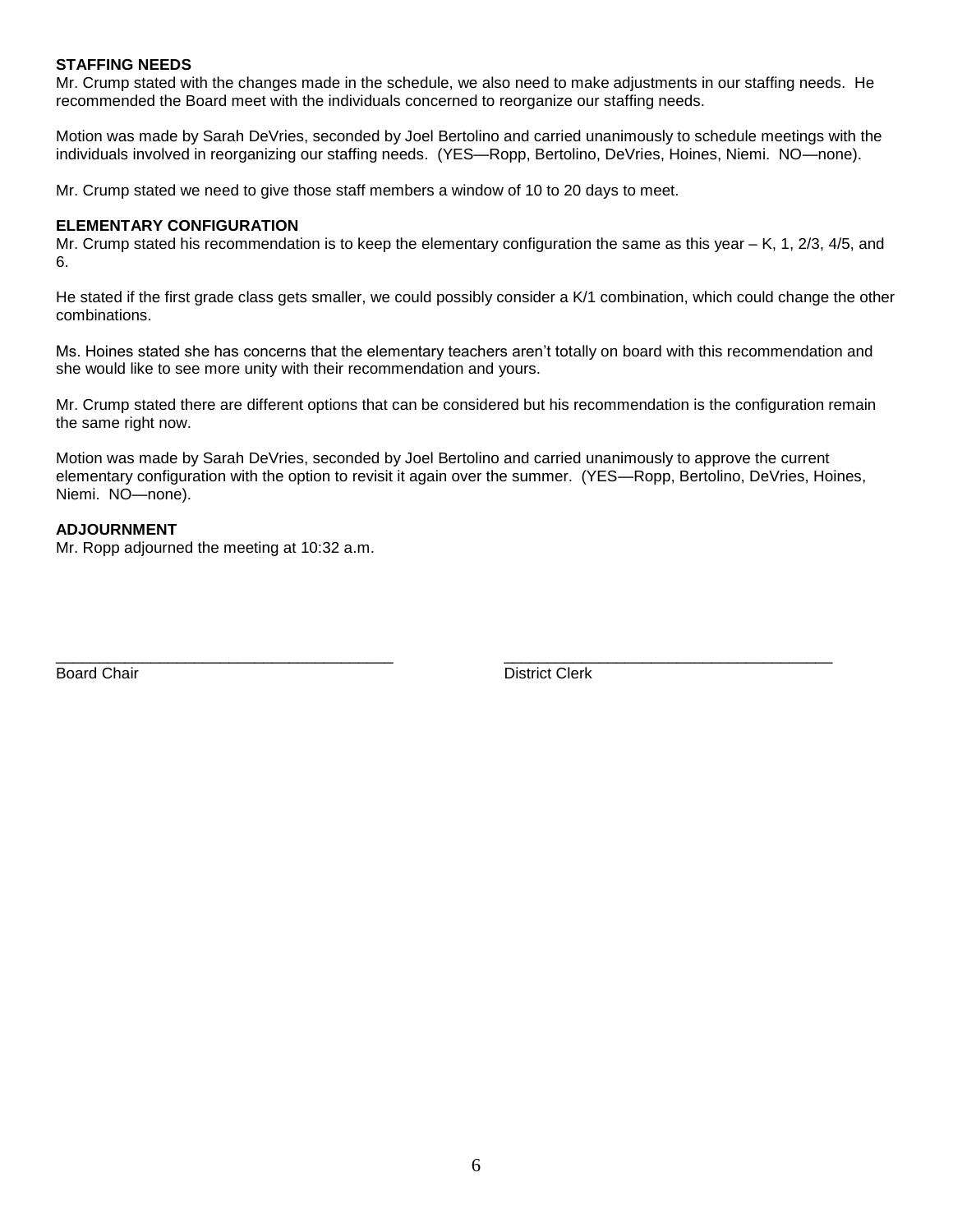#### **MINUTES OF THE REGULAR MEETING OF THE BOARD OF TRUSTEES ROBERTS SCHOOL DISTRICT NO. 5 MAY 14, 2013**

The regular meeting of the Board of Trustees, Roberts School District No. 5, was called to order by Chair Frank Ropp at 6:00 p.m. on May 14, 2013, in the library at the Roberts School.

## **ATTENDANCE**

Frank Ropp, Chair Joel Bertolino, Vice Chair Sarah DeVries Tami Hoines Rusty Niemi

Elliott Crump, Superintendent JaLayne Obert, District Clerk

GUESTS: Ward Braten, Chris DeVries, Roly DeVries, Joyce Kober, Doug Marshall, Mike Gebhardt

## **PLEDGE OF ALLEGIANCE**

The meeting began with the Pledge of Allegiance.

### **MINUTES**

Motion was made by Sarah DeVries, seconded by Joel Bertolino and carried unanimously to approve the minutes of the regular meeting April 17 and special meeting April 9, 2013 as presented. (YES—Ropp, Bertolino, DeVries, Hoines, Niemi. NO—none).

## **CLAIMS, SEQUENCE, AND VOIDED CHECKS**

Motion was made by Joel Bertolino, seconded by Tami Hoines and carried unanimously to approve the claims, sequence, and voided checks as presented for May, 2013. (YES—Ropp, Bertolino, DeVries, Hoines, Niemi. NO—none).

### **PUBLIC COMMENT**

Joyce Kober updated the Board on plans for the All-School Reunion on July 5-7, 2013. She stated there have been 269 tickets sold for the banquet and registration is open for one more week and then they have to give the caterer the number of meals.

Doug Marshall, a Roberts graduate, stated he would like to propose some additional activities to make the reunion fun for all ages such as 3 on 3 outdoor basketball tournament, flag football, or fun run. He stated the activities would be administered through the Big Sky Athletic Association, Inc. and they would carry the liability insurance. He added what he is asking of the Board is use of the track, football field, and outside basketball court.

Mr. Ropp stated his concern is the reunion committee has already requested the school facilities and he wouldn't want to interfere with their plans.

Mr. Marshall stated his activities would all be held outside.

Mr. Crump stated the Board will be meeting again this month and can put this item on the agenda for action.

### **PERSONNEL**

RESIGNATIONS -- Mr. Crump recommended the Board accept letters of resignation from Brandelyn Kirkness and Kathryn O'Hara.

Motion was made by Rusty Niemi, seconded by Sarah DeVries and carried unanimously to accept the letter of resignation from Brandelyn Kirkness at the end of the 2012-2013 school year. (YES---Ropp, Bertolino, DeVries, Hoines, Niemi. NO—none).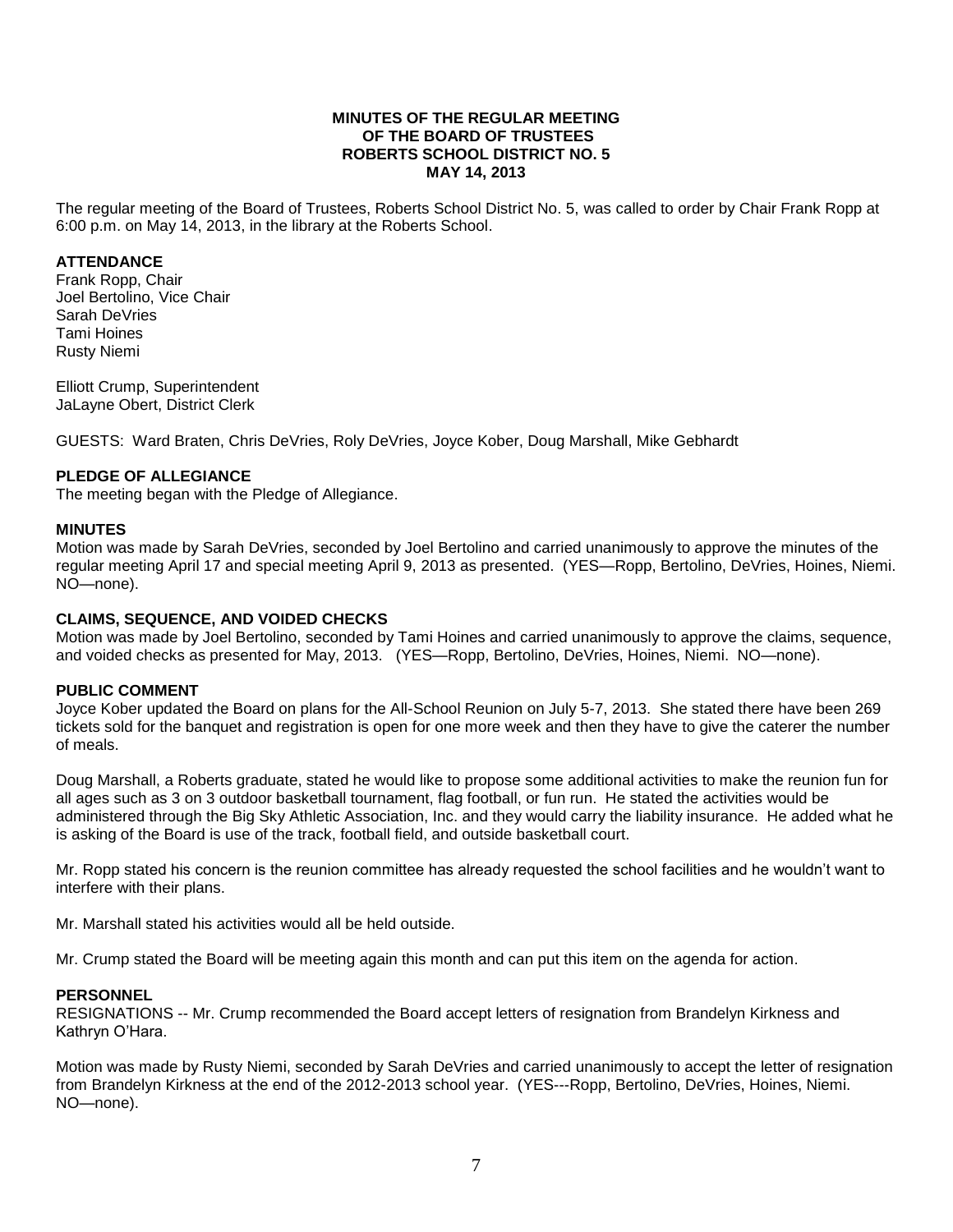Motion was made by Tami Hoines, seconded by Joel Bertolino and carried unanimously to accept the letter of resignation from Kathryn O'Hara at the end of the 2012-2013 school year. (YES—Ropp, Bertolino, DeVries, Hoines, Niemi. NO none).

ELEMENTARY TEACHER – Mr. Crump recommended the Board hire Jackie Ronning as an elementary teacher for the 2013-2014 school year at Lane 0, Step 4 on the salary matrix (\$27,390 unless matrix is adjusted).

Motion was made by Rusty Niemi, second by Sarah DeVries and carried unanimously to hire Jackie Ronning as an elementary teacher for the 2013-2014 school at Lane 0, Step 4 on the salary matrix. (YES—Ropp, Bertolino, DeVries, Hoines, Niemi. NO--none).

#### **NEW BUSINESS**

ELECTION BY ACCLAMATION – Mr. Ropp stated Russell Niemi was the only candidate to apply for the three-yea seat on the Board and can be elected by acclamation by the Board.

Motion was made Tami Hoines, seconded by Joel Bertolino and carried unanimously to elect Russell Niemi by acclamation to a three-year seat on the Board of Trustees. (YES—Ropp, Bertolino, DeVries, Hoines, Niemi. NO—none).

SPORTS MEDICINE AGREEMENT – Mr. Crump recommended the Board accept the bid of \$650.00 from the Beartooth Billings Clinic for athletic training for our sports teams for the 2013-2014 year, an increase of \$50.00 from this year.

Motion was made by Sarah DeVries, seconded by Rusty Niemi and carried unanimously to accept the bid of \$650 from Beartooth Billings Clinic for athletic training for the 2013-2014 year. (YES—Ropp, Bertolino, DeVries, Hoines, Niemi. NO—none).

DIPLOMA PRESENTATION – Sarah DeVries will hand out diplomas at graduation.

#### **OLD BUSINESS**

BUS PURCHASE – Mr. Crump recommended the Board accept the bid from I State Truck Center for a 47-passenger, 2014 school bus at a cost of \$94,255. He stated he is also recommending the addition of two video cameras in the bus at an additional cost of \$2300. He added our 2002 school bus will be traded in for \$1000 on the purchase for a total of \$95,555.00 to be taken from the Bus Depreciation Fund.

Motion was made by Rusty Niemi, seconded by Sarah DeVries and carried unanimously to approve the purchase of a 2014 school bus from I State Truck Center for a total of \$95,555.00, which includes the addition of two video cameras and the trade-in of the 2002 school bus. (YES—Ropp, Bertolino, DeVries, Hoines, Niemi. NO—none).

2013-2014 CALENDAR – Mr. Crump stated the majority of the staff was in favor of a 2013-2014 school year calendar with a start date of August 21, 2013 and end date of May 23, 2014.

Motion was made by Joel Bertolino, seconded by Tami Hoines and carried unanimously to approve the 2013-2014 school calendar with a start date of August 21, 2013 and end date of May 23, 2014. (YES—Ropp, Bertolino, DeVries, Hoines, Niemi. NO—none).

TECHNOLOGY UPDATES – Mr. Crump stated testing for the common core will be done on computers and we need to finish the upstairs lab and replace some other machines to accommodate that testing. He recommended the Board approve the bid from Rimrock Computer Company for \$19,936.45 for 25 new computers plus two more touchscreen computers in the kindergarten room.

Motion was made by Tami Hoines, seconded by Sarah DeVries and carried unanimously to approve the bid of \$19,936.45 from Rimrock Computer Company for new computers. (YES—Ropp, Bertolino, DeVries, Hoines, Niemi. NO—none).

### **SUPERINTENDENT REPORT**

MASBO TRAINING – Mr. Crump stated Mrs. Obert would like to attend the Montana Association of School Business Officials (MASBO) conference in Bozeman in June.

Mrs. Obert stated expenses include registration fee of \$200 and travel expenses.

Motion was made by Rusty Niemi, seconded by Joel Bertolino and carried unanimously to approve registration and travel expenses for Mrs. Obert to attend the MASBO conference in Bozeman in June. (YES—Ropp, Bertolino, DeVries, Hoines, Niemi. NO—none).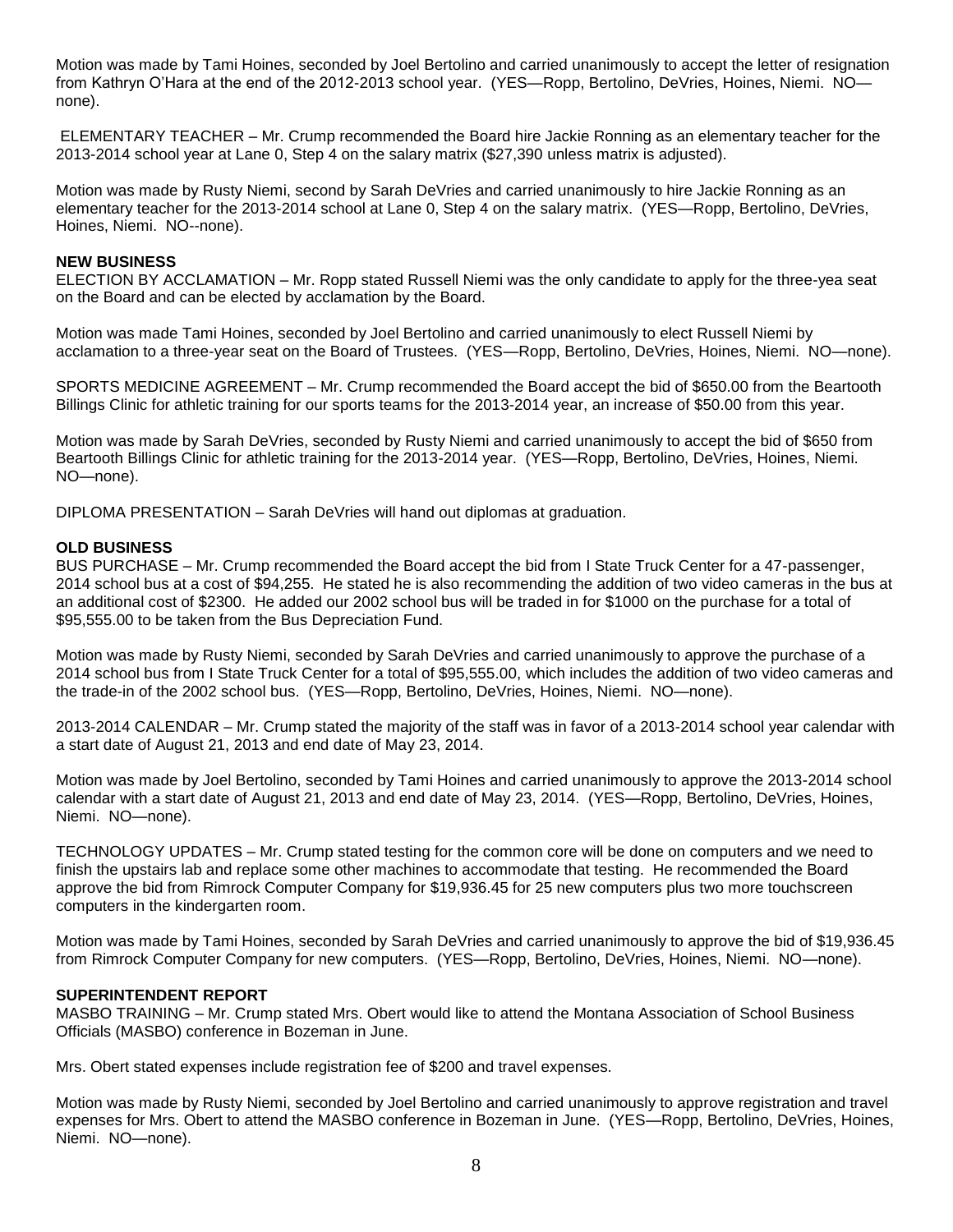SUMMER HOURS – Mr. Crump stated summer hours begin on May 28, 2013 and the building will be open from 9 a.m. to 3 p.m. He stated many schools are closed on Friday during the summer and asked if the Board would be agreeable to that.

It was determined the summer hours will be 9 a.m. to 3 p.m. Monday through Thursday.

MISCELLANEOUS – Stacie Nardinger stated Claire Schoening is interested in attending a youth leadership training, HOBY, this summer. She requested the Board reimburse Ms. Schoening for her registration fee after she attends the training and reports back to the Board.

Mrs. Nardinger stated she has had no student interest in attending Girls' State or Boys' State.

### **ADJOURNMENT**

Mr. Ropp adjourned the meeting at 7:53 p.m.

\_\_\_\_\_\_\_\_\_\_\_\_\_\_\_\_\_\_\_\_\_\_\_\_\_\_\_\_\_\_\_\_\_\_\_\_\_\_\_ \_\_\_\_\_\_\_\_\_\_\_\_\_\_\_\_\_\_\_\_\_\_\_\_\_\_\_\_\_\_\_\_\_\_\_\_\_\_ Board Chair **District Clerk Board Chair District Clerk**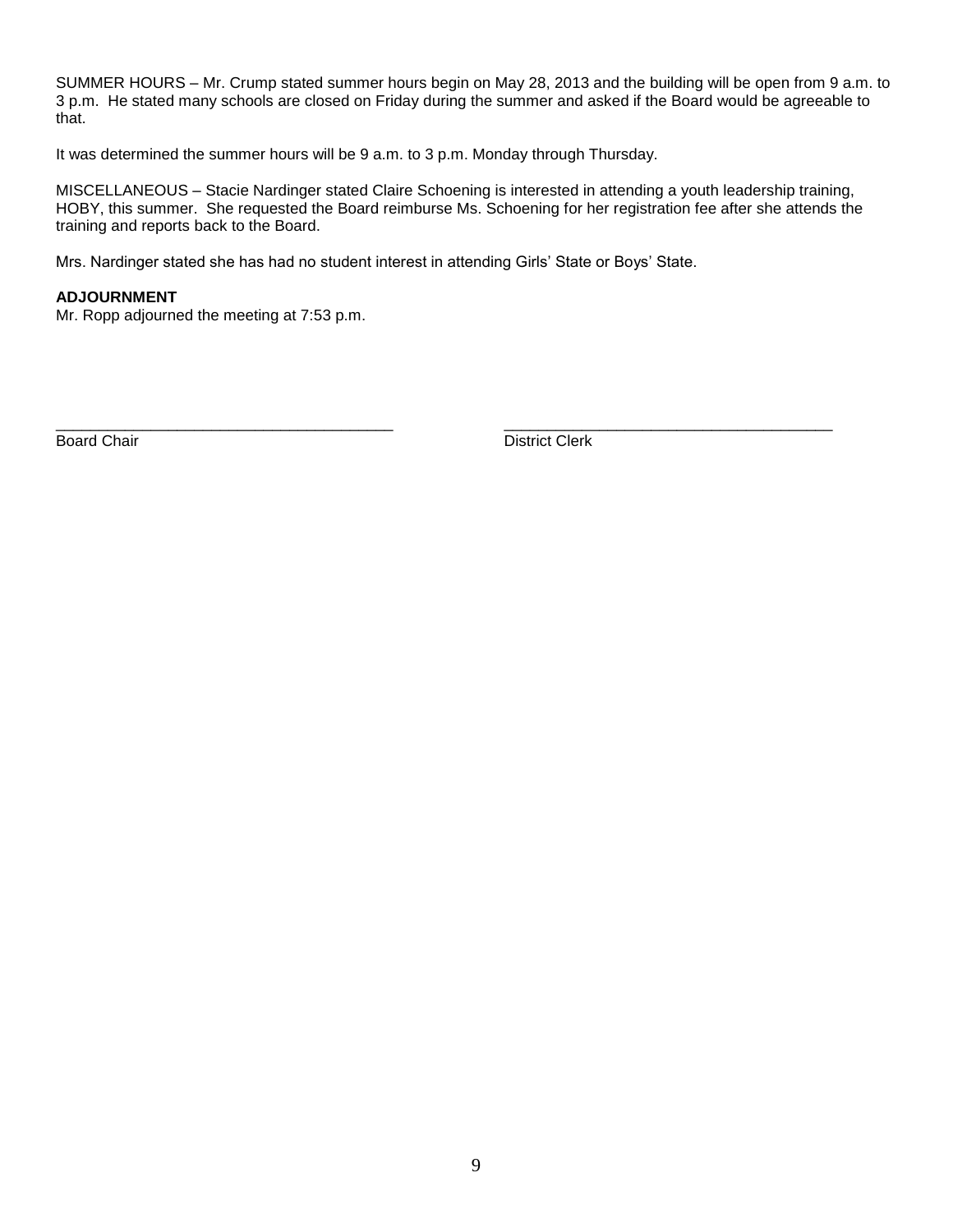#### **MINUTES OF THE REORGANIZATION MEETING OF THE BOARD OF TRUSTEES ROBERTS SCHOOL DISTRICT NO. 5 MAY 14, 2013**

The reorganization meeting of the Board of Trustees, Roberts School District No. 5, was called to order by Chair Frank Ropp at 8:00 p.m. on May 14, 2013, in the library at the Roberts School.

## **ATTENDANCE**

Frank Ropp, Chair Joel Bertolino, Vice Chair Sarah DeVries Tami Hoines Rusty Niemi

Elliott Crump, Superintendent JaLayne Obert, District Clerk

# **SWEARING IN OF TRUSTEE**

The swearing in of newly elected (by acclimation) trustee Russell Niemi was conducted by JaLayne Obert, District Clerk.

## **ELECTION OF CHAIR**

Mr. Ropp asked for nominations for Board Chair.

Mr. Niemi stated he would like to nominate Joel Bertolino. Mr. Bertolino declined the nomination.

Mr. Bertolino nominated Sarah DeVries. There being no other nominations, Ms. DeVries was elected by acclimation.

#### . **ELECTION OF VICE CHAIR**

Ms. DeVries nominated Mr. Bertolino for position of Vice Chair. There being no further nominations, Mr. Bertolino was elected by acclimation.

### **APPOINTMENT OF CLERK**

Motion was made by Rusty Niemi, seconded by Joel Bertolino and carried unanimously to appoint JaLayne Obert as District Clerk for the 2013-2014 school year. (YES—Ropp, Bertolino, DeVries, Hoines, Niemi. NO—none).

\_\_\_\_\_\_\_\_\_\_\_\_\_\_\_\_\_\_\_\_\_\_\_\_\_\_\_\_\_\_\_\_\_\_\_\_\_\_\_ \_\_\_\_\_\_\_\_\_\_\_\_\_\_\_\_\_\_\_\_\_\_\_\_\_\_\_\_\_\_\_\_\_\_\_\_\_\_

# **ADJOURNMENT**

Mr. Ropp adjourned the meeting at 8:15 p.m.

Board Chair **District Clerk**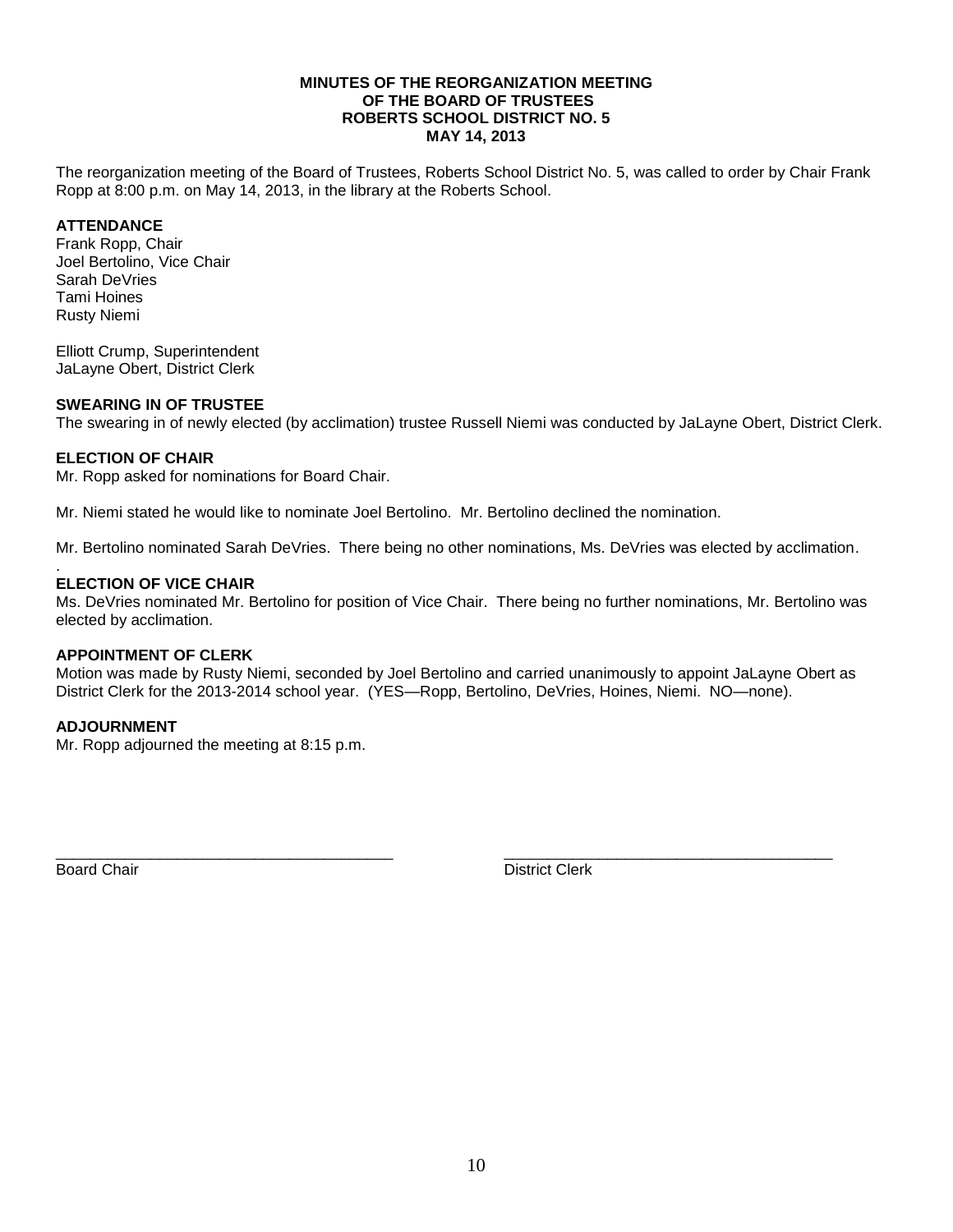## **MINUTES OF THE SPECIAL MEETING OF THE BOARD OF TRUSTEES ROBERTS SCHOOL DISTRICT NO. 5 MAY 23, 2013**

The special meeting of the Board of Trustees, Roberts School District No. 5, was called to order by Chair Sarah DeVries at 6:00 p.m. on May 23, 2013, in the library at the Roberts School.

# **ATTENDANCE**

Sarah DeVries, Chair Joel Bertolino, Vice Chair Tami Hoines Rusty Niemi Frank Ropp

Elliott Crump, Superintendent JaLayne Obert, Business Manager/Clerk

GUESTS: Ward Braten, Mary Allen, James Binando

# **PLEDGE OF ALLEGIANCE**

The meeting began with the Pledge of Allegiance.

# **REVIEW AND APPROVAL OF CLAIMS, SEQUENCES AND VOIDED CHECKS**

Motion was made by Rusty Niemi, seconded by Frank Ropp and carried unanimously to approve the claims, sequences, and voided checks for May 24, 2013. (YES—DeVries, Bertolino, Hoines, Niemi, Ropp. NO—none).

## **REUNION ACTIVITY PROPOSAL**

Mr. Crump stated Doug Marshall notified him he will not be pursuing any additional activities for the All-School Reunion in July.

## **ELEMENTARY TEACHER HIRING**

Mr. Crump stated it is his recommendation that the district hire Sheila Roberts as an elementary teacher for the 2013- 2014 school year at a Step 0, Lane 0 of the salary matrix (\$24,900 unless matrix is adjusted.)

Motion was made by Joel Bertolino, seconded by Tami Hoines and carried unanimously to hire Sheila Roberts as an elementary teacher for the 2013-2014 school year at Lane 0, Step 0 (\$24,900 unless modified). (YES—DeVries, Bertolino, Hoines, Niemi, Ropp. NO—none).

# **IMPLEMENTATION OF BOARD DECISION REGARDING COURSE OFFERING: AG ED POSITION**

Mr. Crump recommended the Board reduce Ward Braten's FTE to 5/8 time due to the number of offering next year.

Mr. Ropp asked if this includes FFA or just AgEd. Mr. Crump stated recommendation only concerns AgEd.

Motion was made by Mr. Ropp, seconded by Rusty Niemi and carried unanimously to reduce Ward Braten's FTE to 5/8 time due to the number of offerings next year. (YES—DeVries, Bertolino, Hoines, Niemi, Ropp. NO—none.)

Mr. Crump stated it is his recommendation that the Board rehire Ward Braten on a 5/8 contract with a 15 day extended contract. He added he talked with Brad King of OPI and most FFA advisors have an extended contract and then districts also received more Career and Technical Education funding.

Motion was made by Frank Ropp, seconded by Joel Bertolino and carried unanimously to offer Ward Braten a 5/8 contract with a 15 day extended contract for the 2013-2014 school year. (YES—DeVries, Bertolino, Hoines, Niemi, Ropp. NO—none).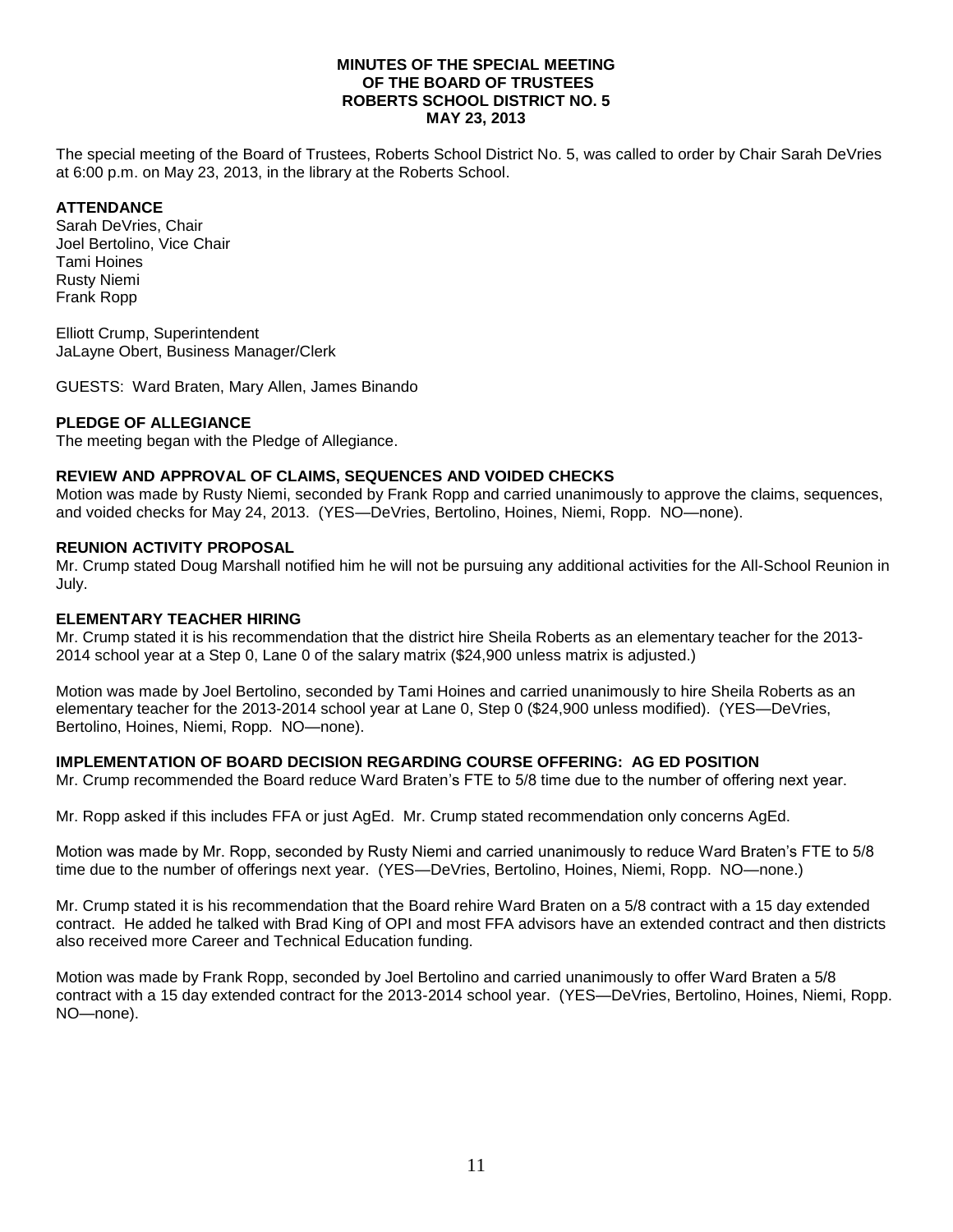Mr. Braten stated the extended contract covers his attendance at the summer conference, FFA activities at fairs, and visiting with students.

# **ADJOURNMENT**

Ms. DeVries adjourned the meeting at 6:15 p.m.

\_\_\_\_\_\_\_\_\_\_\_\_\_\_\_\_\_\_\_\_\_\_\_\_\_\_\_\_\_\_\_\_\_\_\_\_\_\_\_ \_\_\_\_\_\_\_\_\_\_\_\_\_\_\_\_\_\_\_\_\_\_\_\_\_\_\_\_\_\_\_\_\_\_\_\_\_\_ Board Chair District Clerk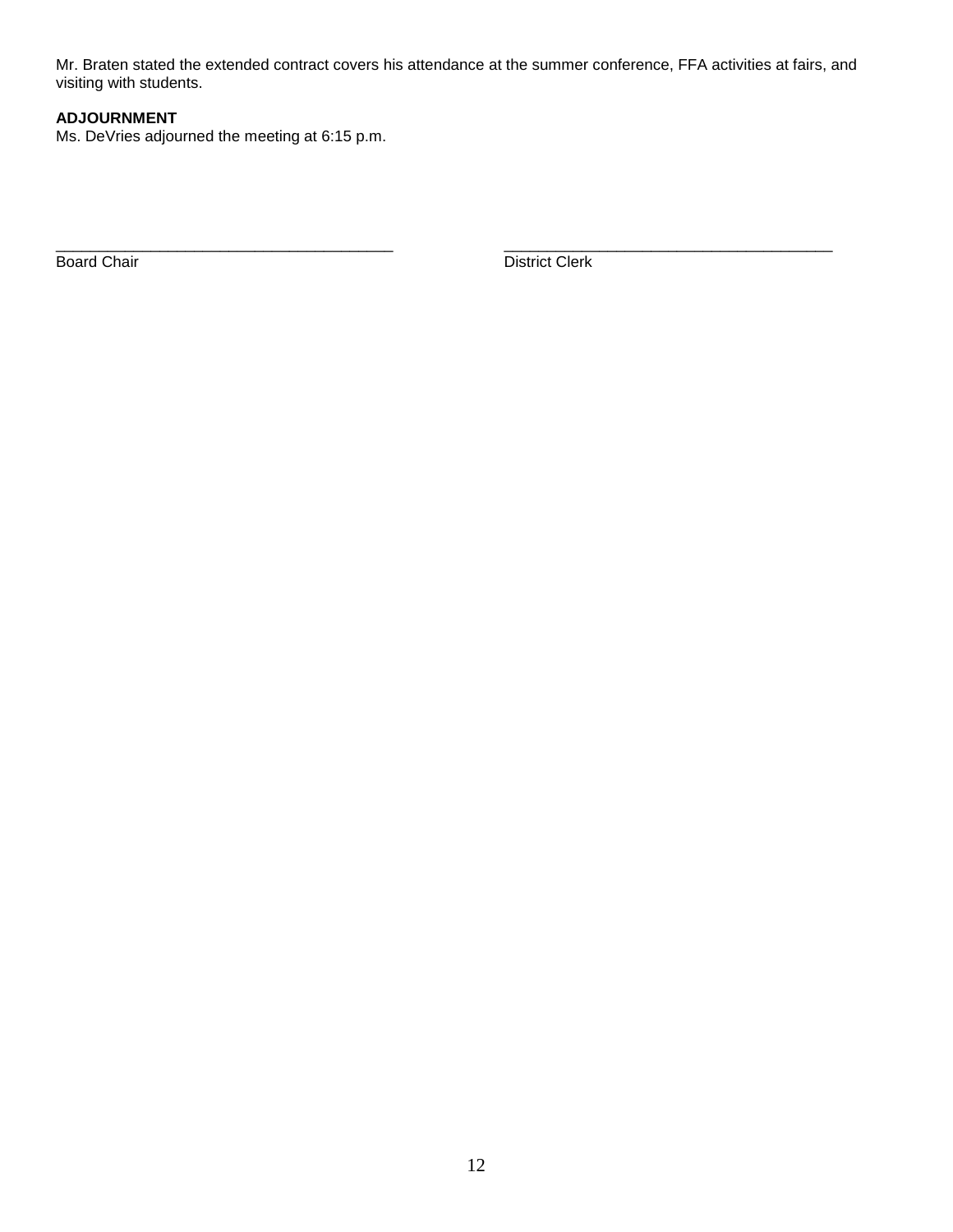## **MINUTES OF THE SPECIAL MEETING OF THE BOARD OF TRUSTEES ROBERTS SCHOOL DISTRICT NO. 5 MAY 30, 2013**

The special meeting of the Board of Trustees, Roberts School District No. 5, was called to order by Chair Sarah DeVries at 6:05 p.m. on May 30, 2013, in the library at the Roberts School.

#### **ATTENDANCE**

Sarah DeVries, Chair Joel Bertolino, Vice Chair Tami Hoines Rusty Niemi Frank Ropp

Elliott Crump, Superintendent JaLayne Obert, Business Manager/Clerk

GUESTS: Ward Braten, Mike Creeden, Stacie Nardinger

### **PLEDGE OF ALLEGIANCE**

The meeting began with the Pledge of Allegiance.

## **IMPLEMENTATION OF BOARD DECISION REGARDING COURSE OFFERING: SOCIAL STUDIES**

Sarah DeVries stated before the Board is a request from the Superintendent for authority to negotiate a resignation agreement with a teacher whose position has been reduced from full time to half time as a result of the recent decision regarding course offerings. The Superintendent has provided a draft of such an agreement as prepared by the District's legal counsel for the Board's review.

Before proceeding further, I would like to ask Mr. Creeden if he believes that any information which will be discussed concerns matters that are protected by the Constitutional right of privacy.

Mr. Creeden stated he did.

Ms. DeVries stated the matter to be discussed relates to a matter of individual privacy and it is her determination that the demands of individual privacy clearly exceed the merits of public disclosure and the meeting would be closed. She closed the meeting at 6:10 p.m. and returned it to regular session at 6:12 p.m.

Mr. Crump stated this request is the result of reducing a position from full time to half time because of a decision made regarding course offerings. He stated it is his understanding that Mr. Creeden does not want a half-time position; therefore, he proposed this agreement:

District Receives:

- 1) Resignation
- 2) Give up any claims he might have

Mr. Creeden Receives:

- 1) \$1000
- 2) Not contesting unemployment claims
- 3) District provides a letter of reference

Mr. Crump stated it is his recommendation that the Board accept the agreement.

Motion was made by Joel Bertolino, seconded by Frank Ropp and carried unanimously to accept the recommendation to approve the resignation agreement with Mr. Creeden based on the terms and provisions contained in the resignation agreement presented. (YES—DeVries, Bertolino, Hoines, Niemi, Ropp. NO—none).